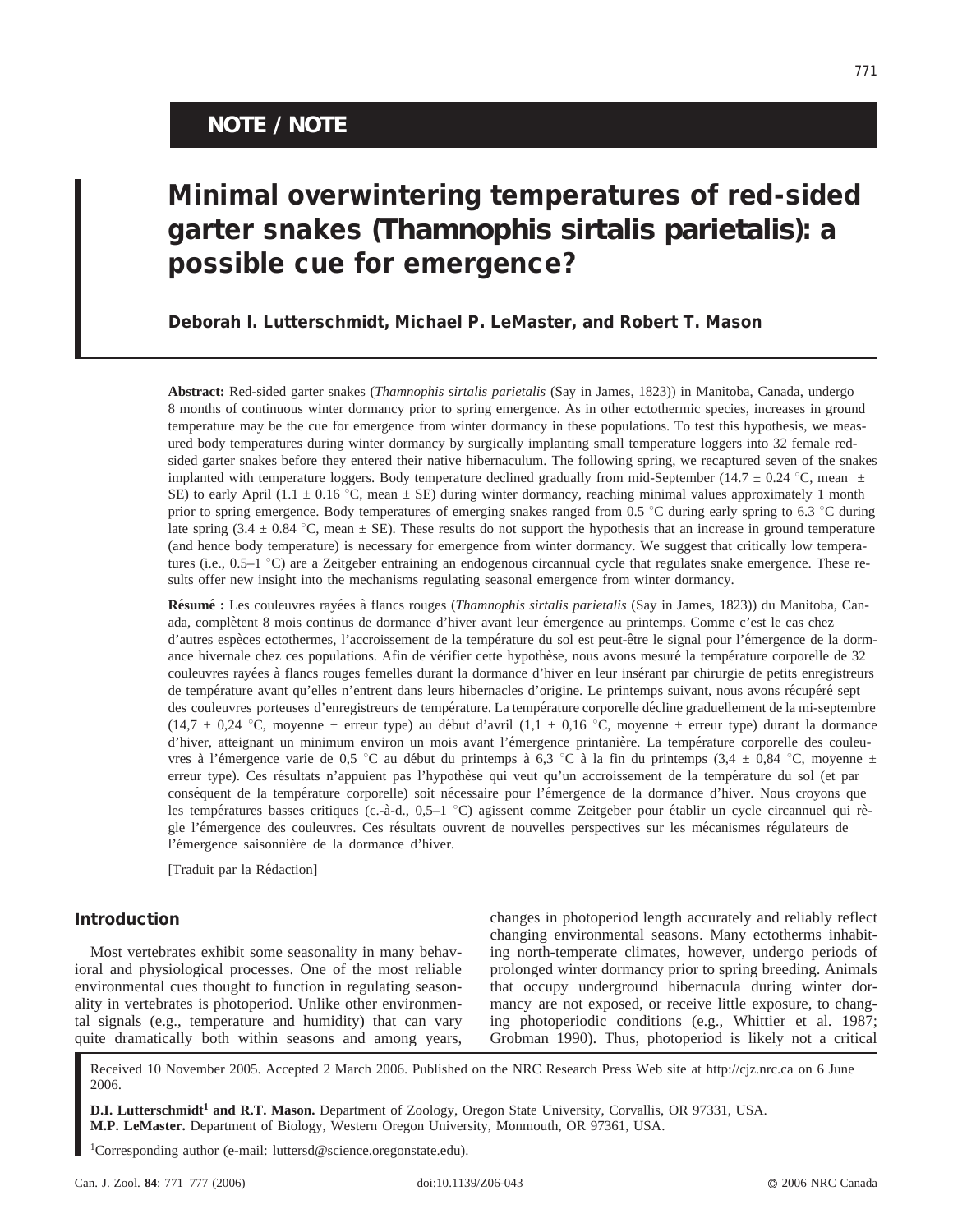factor in synchronizing spring emergence from overwintering locations. For example, photoperiod prior to and during winter dormancy has no influence on the initiation and timing of reproductive behavior of red-sided garter snakes (*Thamnophis sirtalis parietalis* (Say in James, 1823)) upon spring emergence (Nelson et al. 1987; Whittier et al. 1987). Rather, temperature appears to be the most important environmental cue for synchronizing reproduction in reptiles (Licht 1972, 1984; Duvall et al. 1982; Whittier et al. 1987).

In some ectothermic species, increases in ambient and ground temperatures during spring are thought to play a role in initiating emergence from winter dormancy and subsequent reproductive behavior (e.g., Hawley and Aleksiuk 1975, 1976; Jacob and Painter 1980; Crews and Garstka 1982; Licht 1984; Whittier et al. 1987; Macartney et al. 1989; Crawford 1991). For example, emergence from winter dormancy in the box turtles *Terrapene carolina* (L., 1758) and *Terrapene ornata* (Agassiz, 1857) occurs after subsurface ground temperatures increase for several consecutive days (Grobman 1990). Emergence of northern Pacific rattlesnakes (*Crotalus oreganus oreganus* (Holbrook, 1840)) also occurs as hibernaculum temperatures increase (Macartney et al. 1989). Etheridge et al. (1983) demonstrated experimentally that increasing ambient temperatures stimulate emergence of the six-lined racerunner (*Cnemidophorus sexlineatus* (L., 1766)) from winter dormancy. However, some ectothermic species (especially those inhabiting extreme northern latitudes) can occupy underground dens at depths where ground temperatures do not change significantly prior to spring emergence (e.g., Macartney et al. 1989), suggesting that increases in ground temperatures may not be the only thermal cue used by reptiles.

To better understand the environmental cues regulating spring emergence and reproduction in reptiles, we measured body temperatures of red-sided garter snakes during winter dormancy under natural field conditions. Red-sided garter snakes are the most northerly living reptile in North America and are found in extremely large numbers throughout south-central Manitoba, Canada. These northern-latitude populations of snakes undergo a period of continuous winter dormancy for approximately 8 months each year. Following spring emergence, an attenuated mating season lasting approximately 4–5 weeks is initiated (e.g., Crews and Garstka 1982). In this well-studied dissociated breeder, mating behavior is triggered by increases in environmental temperatures following winter dormancy (Ross and Crews 1978; Garstka et al. 1982; Bona-Gallo and Licht 1983; Krohmer and Crews 1987; Whittier et al. 1987).

Given the unique life history traits of these snake populations, temperature is likely the most important proximate environmental cue governing the initiation of emergence from winter dormancy. Previous studies investigating the role of temperature in regulating spring emergence in red-sided garter snakes were conducted in the laboratory (e.g., Bona-Gallo and Licht 1983; Krohmer and Crews 1987; Whittier et al. 1987). Furthermore, these studies focused on the role of temperature in initiating reproductive behavior, as it is a more conspicuous end point to measure. There are limited data regarding overwintering temperatures of ectotherms under natural field conditions, especially in northern latitudes. In addition, few field studies have focused on the thermal cues regulating spring emergence. We examined the efficacy of temperature as an important cue for synchronizing spring emergence under natural field conditions. Specifically, we sought to determine if hibernaculum temperatures (and hence snake body temperatures) increase significantly prior to emergence from winter dormancy. Because the initiation of spring emergence of red-sided garter snakes is independent of changes in photoperiodic conditions (Nelson et al.1987; Whittier et al.1987), this model system provides an excellent opportunity to examine the role of temperature as the primary environmental cue synchronizing emergence from prolonged winter dormancy.

#### **Materials and methods**

Experiments were conducted in the field with free-ranging red-sided garter snakes in the Interlake region of Manitoba, Canada ( $50^{\circ}30'$ N,  $97^{\circ}30'$ W). All experimental protocols were approved by the Oregon State University Animal Care and Use Committee (protocol No. 2661) and were in accordance with the *Guide for the Care and Use of Laboratory Animals* (National Institutes of Health 1985). This research was approved by the Manitoba Wildlife Animal Care Committee (protocol No. 2002-06) and was performed under the authority of Manitoba Wildlife scientific permit No. WSP 03009.

Similar to Grayson and Dorcas (2004) and Angilletta and Krochmal (2003), we measured body temperatures of redsided garter snakes during winter dormancy by surgically implanting snakes with small temperature loggers (Thermochron iButton; Dallas Semiconductor, Dallas, Texas). Data loggers were programmed to sample temperature once every 3 h using the 32-Bit iButton-TMEX Runtime Environment software (Dallas Semiconductor, Dallas, Texas). This sampling rate was used to ensure continuous recordings of body temperatures throughout the 8-month dormancy period (i.e., for approximately 256 days). The sampling times of all data loggers were synchronized so that body temperatures of individual snakes were recorded at the same time of day.

Thirty-two female red-sided garter snakes having a snout– vent length  $\geq 62$  cm (71.2  $\pm$  0.78 cm, mean  $\pm$  SE) were collected in the fall (9–15 September 2003) after snakes returned to the den site to overwinter. Female snakes were used in this study because of their much larger body size. Snakes were anesthetized with sodium brevital (0.003 mL of 0.5% (*m*/*v*) brevital/g body mass) and a temperature logger was surgically implanted into the peritoneal cavity. Data loggers (17.4 mm diameter  $\times$  5.7 mm height, 3.1 g) were 2.2% of the mean body mass of snakes (range = 2.8% of the smallest snake to 1.4% of the largest snake) and produced a slight, noticeable bulge in the midbody area containing the temperature logger. To aid in recapture of female snakes during the spring when they are emerging among thousands of garter snakes, we individually scaleclipped each snake with a unique number and a silver sequin was secured to the parietal scales with glue. Snakes were allowed to recover from surgery for 1–5 days before being released at the site of capture, where they were allowed to hibernate under natural conditions.

The following spring, we recaptured seven of the snakes implanted with temperature loggers. We attribute this recap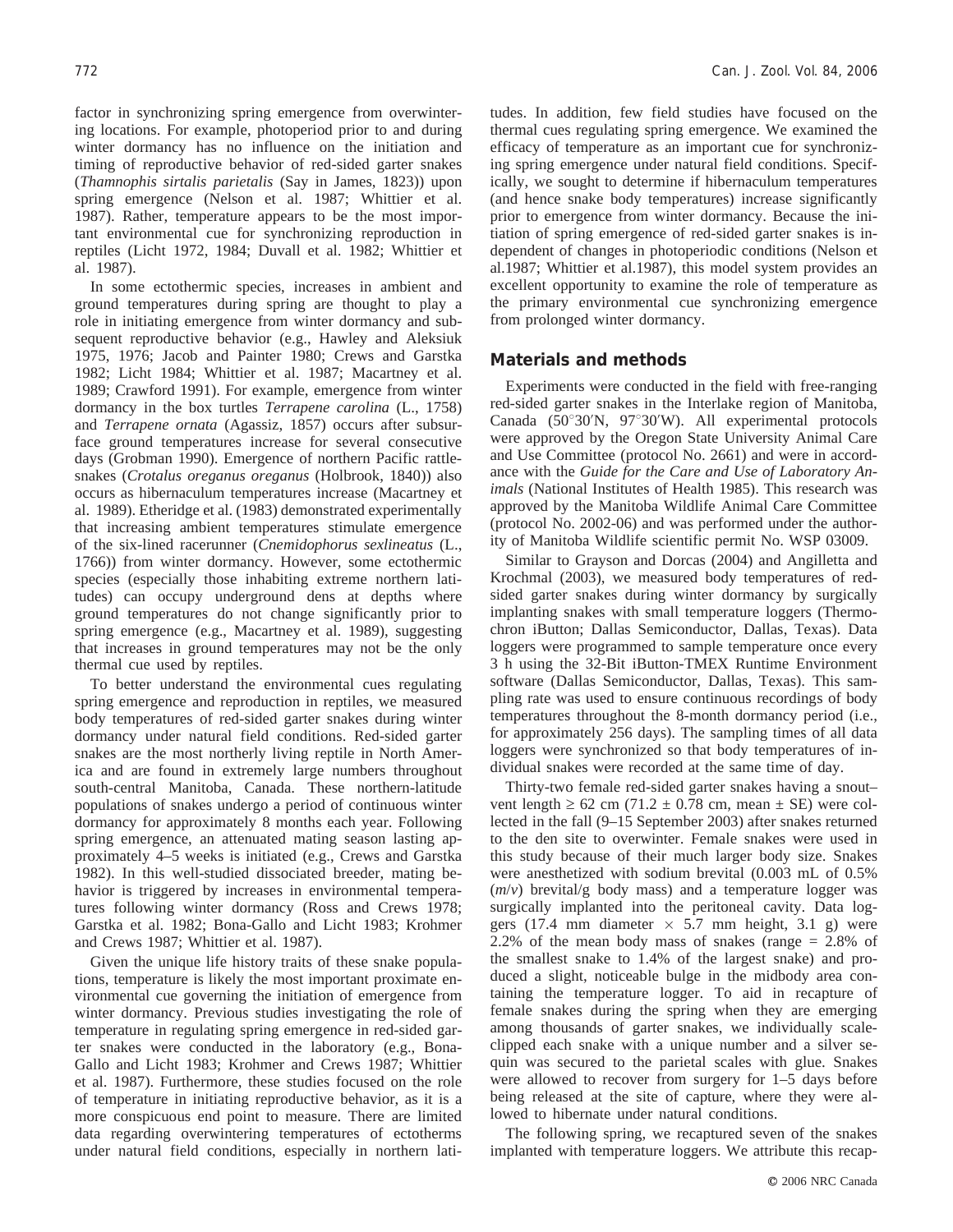**Fig. 1.** Body temperatures of female red-sided garter snakes (*Thamnophis sirtalis parietalis*) during winter dormancy in dens under natural field conditions in Manitoba, Canada. Unless otherwise noted by sample sizes above the SE bars, each data point is a weekly mean  $\pm 1$  SE of 7 snakes.



ture rate to the difficulty of locating snakes among the extremely large numbers of snakes (~35 000; Shine et al. 2006) at this den site. Mortality may have contributed to reducing the number of females recaptured, but mortality rates of red-sided garter snakes during winter dormancy in the field are unknown. All females were captured immediately following emergence from the hibernaculum and the specific time and date of capture were recorded for each snake. The temperature loggers were surgically removed and the females were released at the site of capture following recovery; data were downloaded for analysis. Only body temperature data for snakes prior to complete emergence were used in the analyses of winter dormancy temperatures.

Ground temperatures were measured during the period of winter dormancy at six different soil depths (0, 0.3, 0.6, 0.9, 1.2, and 1.5 m) using Thermochron iButton temperature loggers. Data loggers were programmed to sample temperature once every 3 h and synchronized with the data loggers recording body temperatures of female snakes. To protect the data loggers from groundwater during the observation period, we sealed each iButton in a small balloon (not inflated) before placement in the ground. Owing to the rocky terrain at the den site and because the den site is located on public property, ground temperatures were measured at the field station approximately 20 km north of the den  $(50^{\circ}37'N,$  $97^{\circ}32'$ W). To aid in the retrieval of temperature loggers in the spring, we first dug a hole 1.5 m deep by inserting a metal cylinder into the ground. Temperature loggers were then placed into the ground at 0.3 m intervals. To mimic the rocky terrain at the den site, we used gravel to fill the spaces between data loggers and placed rocks over the site. Mean high and low ambient temperatures during September 2003 through May 2004 were obtained for a nearby area (Lundar, Manitoba; 50°43'N, 97°51'W) from Environment Canada.

All data are reported as means  $\pm$  SE, unless otherwise indicated.

#### **Results**

Body temperatures of female red-sided garter snakes declined gradually from mid-September (14.7  $\pm$  0.24 °C) to early April (1.1  $\pm$  0.16 °C) during the 8-month dormancy period (Fig. 1). Body temperatures did not reach minimal values until April, approximately 1 month prior to the beginning of spring emergence. Mean body temperature of snakes 1 week prior to emergence was  $2.6 \pm 0.39$  °C. Mean body temperature of snakes 1 day prior to emergence was  $3.4 \pm$  $0.84$  °C. Because female garter snakes emerge over the entire 4-week mating season, mean body temperature 1 day prior to emergence ranged from  $0.5$  °C when snakes emerged during early spring to  $6.3 \degree$ C when snakes emerged during late spring. Prehibernation body mass of snakes was significantly higher than posthibernation body mass  $(P \leq$ 0.001 from a paired *t* test; data not shown). The mean percent body mass loss of female snakes during winter dormancy was  $10.4\% \pm 1.6\%$ .

Mean high ambient temperatures were below  $0^{\circ}$ C from late October through late March (Fig. 2). Although the underground hibernaculum protected snakes from ambient temperatures, snakes could only escape freezing temperatures at a depth of 1.2 m or greater (Fig. 3). Groundwater was observed at soil depths of 1.2 and 1.5 m during retrieval of the ground temperature dataloggers. During the period of spring emergence (i.e., from 29 April to 22 May, weeks 34– 37 of winter dormancy), ground temperatures at depths of 1.2 and 1.5 m increased by only 3.0 and 2.5  $\degree$ C, respectively (Fig. 3).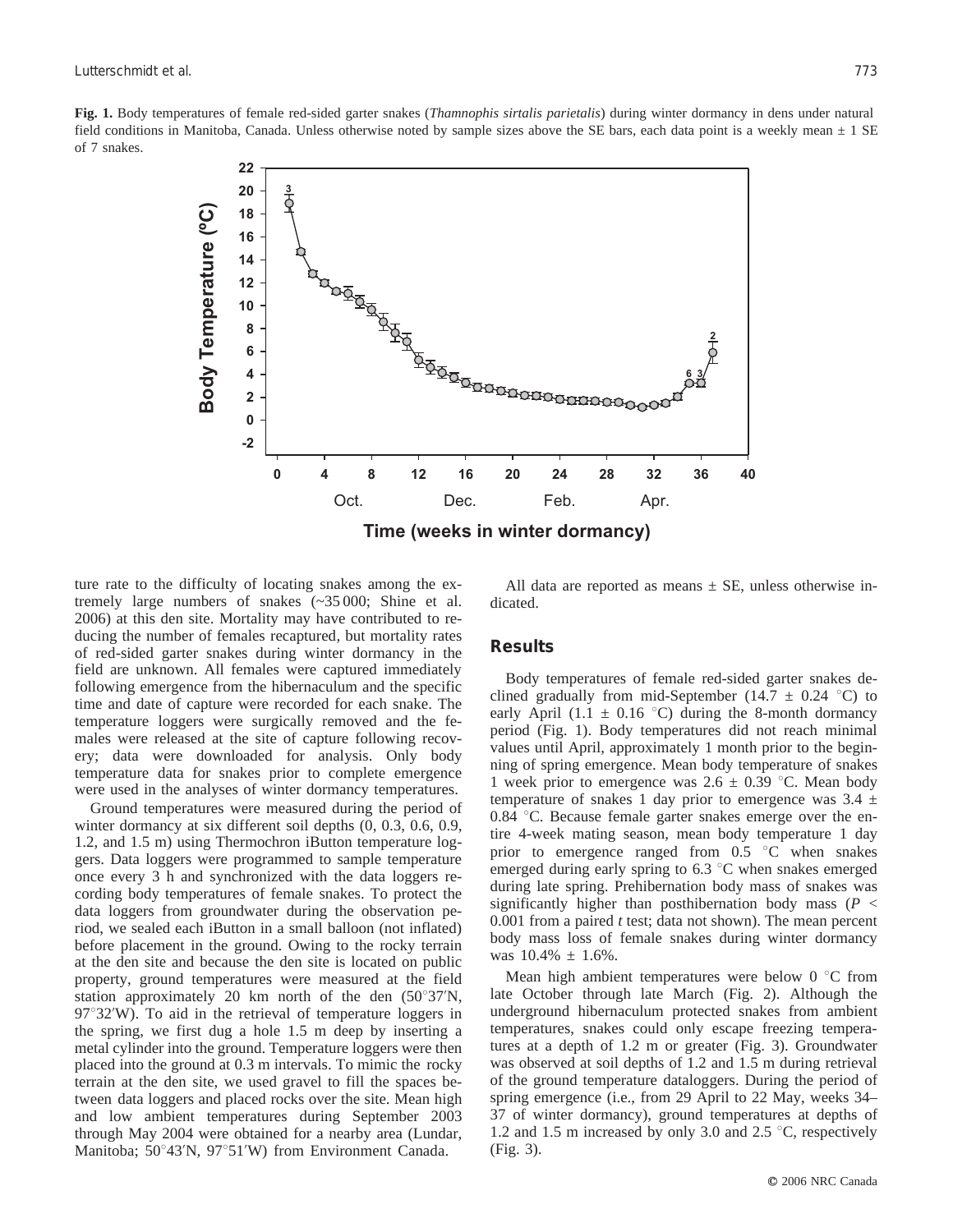

**Fig. 2.** Mean high and low ambient temperatures from September 2003 to May 2004 (i.e., during the dormancy period of red-sided garter snakes). Data were obtained for a nearby area from Environment Canada. Each data point is a weekly mean  $\pm$  1 SE.

### **Discussion**

Our results indicate that red-sided garter snakes near the northern limit of this species' range in Manitoba, Canada, have a mean minimum body temperature of  $1.1 \pm 0.16$  °C during winter dormancy. This body temperature is much lower than that estimated previously for these populations of snakes during hibernation (i.e.,  $3-6$  °C; Whittier et al. 1987). The range of body temperatures that we observed during winter dormancy is similar to that reported by Macartney et al. (1989), who measured body temperatures of redsided garter snakes in a communal den in northern Alberta, Canada. However, owing to the failure of the radiotelemetry equipment, body temperatures of only one red-sided garter snake could be monitored (Macartney et al. 1989). The mean body temperature of this snake during hibernation was  $3.9 \pm 0.34$  °C (mean  $\pm$  SE;  $n = 16$  observations during hibernation); body temperature ranged from 1.8 to 6.5  $\degree$ C (Macartney et al. 1989).

Body temperatures of snakes remained above  $0^{\circ}C$ throughout winter dormancy and were similar to ground temperatures observed at a depth of 1.5 m from November through late April (weeks 12–33; Fig. 4). These results support previous findings that garter snakes cannot endure prolonged freezing stress (reviewed in Storey and Storey 1992) and instead seek thermally buffered hibernaculum sites. It is evident that ambient temperatures directly influence hibernaculum temperatures during the dormancy period, especially at shallower hibernaculum depths (Figs. 2, 3). Ground temperature measurements indicate that snakes must have moved to a depth of at least 1.2 m below the den surface to escape freezing temperatures (Fig. 3). At depths of 1.2 and 1.5 m, ground temperatures decreased gradually but were fairly stable during the period of winter dormancy; ground temperatures at these soil depths increased no more than  $3 \text{ }^{\circ}$ C during the period of spring emergence (weeks 34–37; Fig. 3).

An increase in hibernaculum temperatures could potentially be a cue for emergence, but the underlying mechanism must be sensitive to very small changes in temperature (i.e., 2.5–3.0 °C) over a period of  $\langle$ 1 month. Similar patterns of spring emergence have been observed in the box turtles *T. carolina* and *T. ornata* (Grobman 1990). Spring emergence (and subsequent reproductive behavior) of red-sided garter snakes may be controlled by an endogenous circannual rhythm that is entrained by the slight increase in ground temperatures observed during this study (e.g., Licht 1972; Gregory 1982).

In contrast, some snakes were observed to emerge from the hibernaculum without a significant increase in body temperature. These results therefore do not support the hypothesis that an increase in ground temperature (and therefore body temperature) is a necessary cue for emergence from winter dormancy. For example, during early to mid-May, two snakes emerged at a body temperature of only  $0.5$  °C. These observations are similar to those reported by Macartney et al. (1989), who also observed cloacal temperatures as low as  $0.5 \text{ °C}$  in emerging garter snakes. In late May, however, body temperatures of emerging snakes were as high as 6.3  $\degree$ C. This higher body temperature at emergence is likely attributable to the higher ground temperatures experienced at the hibernaculum surface as snakes emerged later in the season (Fig. 3). During the period of spring emergence (May, weeks 34–37), ground temperatures at depths of 1.2 and 1.5 m did not increase above  $4^{\circ}$ C. Thus, snakes (i.e., ectotherms) with body temperatures higher than  $4 \degree C$  prior to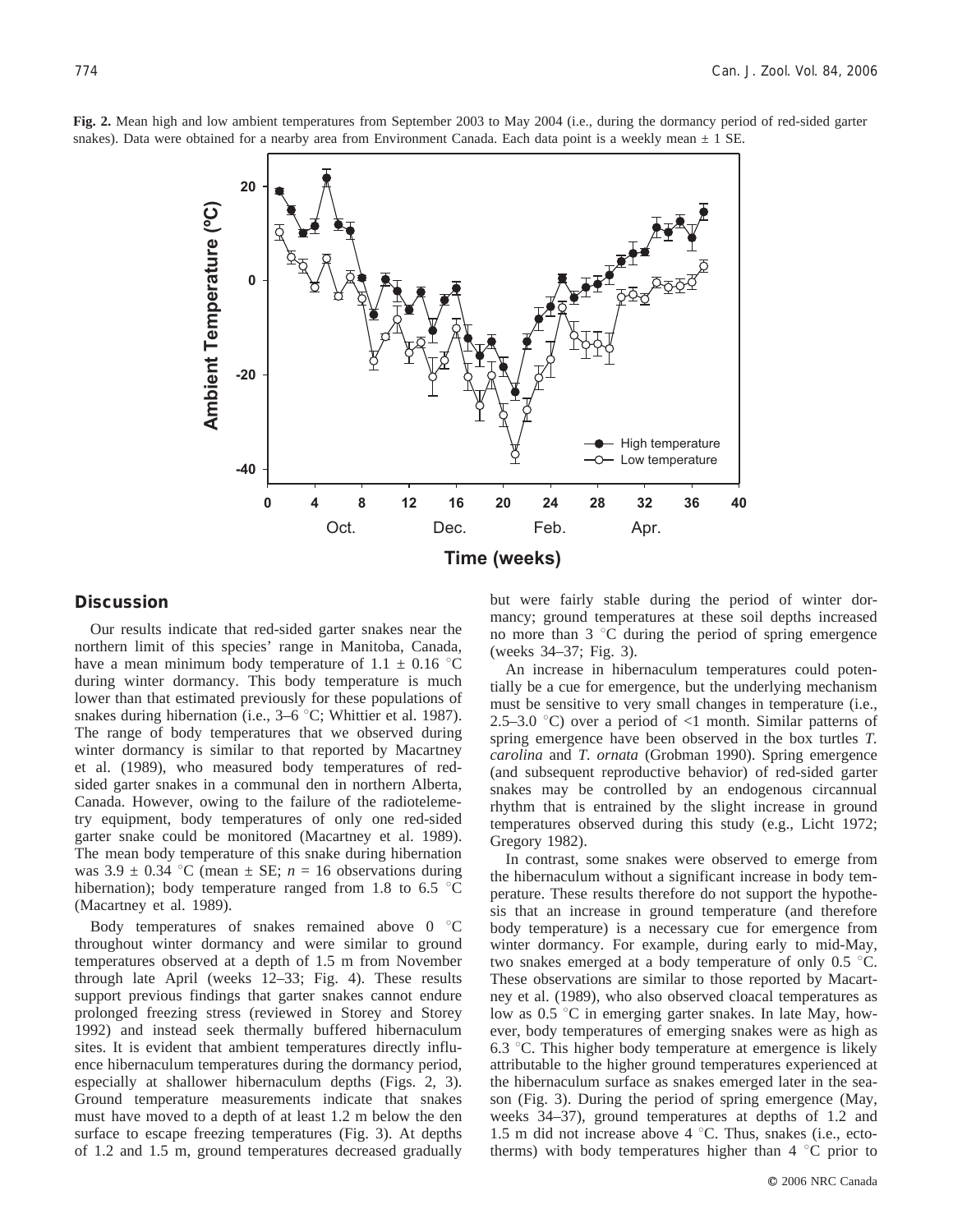

**Fig. 3.** Ground temperatures during the dormancy period of red-sided garter snakes at six different soil depths (0, 0.3, 0.6, 0.9, 1.2, and 1.5 m). Temperatures were measured at a site near the snake hibernaculum. Each data point is a weekly mean  $\pm$  1 SE.

**Fig. 4.** Body temperatures of red-sided garter snakes during winter dormancy shown with ground temperatures at depths of 1.2 and 1.5 m. Unless otherwise noted by sample sizes above the SE bars, each data point for body temperature is a weekly mean  $\pm$  1 SE of 7 snakes; ground temperatures are a weekly mean  $\pm$  1 SE.



**Time (weeks in winter dormancy)**

complete emergence must have been occupying shallower locations within the hibernaculum, and therefore were likely already in the process of emergence. (Although ground temperatures were recorded at a site approximately 20 km north of the den, we presume that ground temperatures do not differ greatly between these sites.) We currently have no way of estimating the time required for a snake to make its journey from the location of winter dormancy within the hibernaculum to the surface of the den. We hypothesize that the time required for complete emergence is highly variable among snakes and depends upon the position of each snake within the hibernaculum, as entrances into the den and the den itself are composed of narrow, rocky tunnels. Indeed, early versus late emergence from hibernacula has been correlated with snake depth in other studies (e.g., Carpenter 1953). Thus, increases in body temperature prior to emer-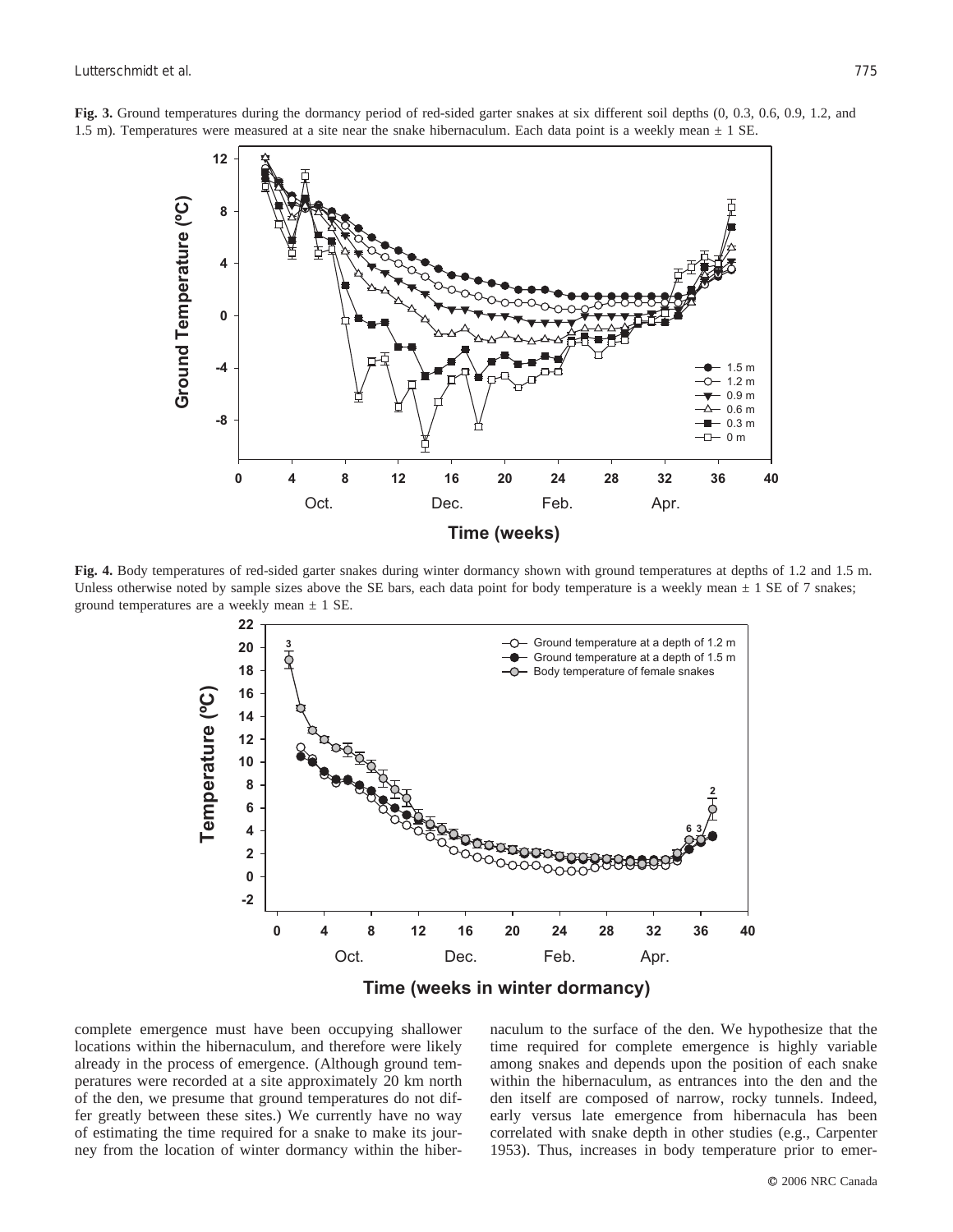gence (especially increases above ground temperatures at depths of 1.2 and 1.5 m) most likely reflect the vertical migration of snakes to the surface of the hibernaculum.

We speculate that critically low temperatures (i.e., 0.5–  $1 \degree C$ ) may play a role in initiating snake emergence. For example, mean snake body temperatures were similar to those temperatures observed at a depth of 1.5 m from November through late April (from weeks 12–33; Fig. 4). However, the mean body temperature of snakes increased more rapidly than ground temperatures at this depth (Fig. 4), suggesting that snakes were vertically migrating to the surface of the hibernaculum during weeks 34–37 of winter dormancy. However, it again must be noted that ground temperatures were recorded at a site away from the hibernaculum. These observations suggest that when snakes reach a critical minimum temperature, they may be stimulated to change their vertical position in the den. Such critically low temperatures (and (or) the duration of exposure to low temperatures) may act as a Zeitgeber entraining an endogenous circannual cycle that governs spring emergence from winter dormancy.

There is precedence for vertical migration within hibernacula during winter dormancy in other ectothermic species. Sexton and Marion (1981) demonstrated that emergence of prairie rattlesnakes (*Crotalus viridis* (Rafinesque, 1818)) from winter hibernacula is regulated by a reversing thermal gradient within natural dens. In northern latitudes, where ambient temperatures can be below freezing during much of the winter, hibernating ectotherms select the warmest portion of the naturally occurring thermal gradient in the hibernaculum (Sexton and Marion 1981). Thus, in the early stages of winter dormancy, the cooling of the hibernaculum surface stimulates animals to migrate farther into the den. Vertical migration to the surface of the den occurs during the spring, when surface temperatures warm more quickly then the lower portions of the hibernaculum (e.g., Sexton and Marion 1981; Etheridge et al. 1983; Grobman 1990).

It is unlikely that the vertical migration of red-sided garter snakes within the den results from active behavioral thermoregulation, as snakes can emerge from winter dormancy at body temperatures of only  $0.5 \text{ °C}$  (Macartney et al. 1989; this study). Rather, vertical migration within and emergence from hibernacula may be regulated by a circannual cycle that is influenced by low temperatures. Because of the extreme environmental constraints on survival and reproduction in these northern populations of garter snakes, it is likely that a very sensitive mechanism regulating spring emergence has evolved in these populations.

Further research is necessary to determine the temperature threshold as well as the role of other environmental cues (e.g., humidity) in initiating vertical migration within and emergence from hibernacula. Studies of the spatial and temporal distribution of snakes in hibernacula, perhaps via artificial dens, would be particularly informative about the role of minimal overwintering temperatures in spring emergence. We are currently investigating how temperature cues interact with circadian and circannual hormone cycles to regulate spring emergence and reproductive behavior. Because male and female red-sided garter snakes demonstrate differential timing of emergence from winter dormancy, future studies examining possible sex differences in the mechanisms regulating spring emergence are needed. Such studies would provide much insight into the circannual rhythms and environmental cues regulating seasonality in ectothermic vertebrates.

#### **Acknowledgments**

We thank the Manitoba Department of Conservation and Dave Roberts for technical assistance; Al and Gerry Johnson for support and encouragement; Stevan J. Arnold, Arianne J. Cease, Suzanne R. Estes, Amanda Lane, Ruth Nesbitt, Rick Shine, Jonno K. Webb, and Michael Westphal for their assistance in recapturing snakes during spring emergence; William I. Lutterschmidt, Eric D. Roth, and Rick Shine for their helpful advice regarding the logistics of this study; and William I. Lutterschmidt and two anonymous reviewers for their critical review of the manuscript. This work was supported in part by a P.O.E. Scholar Award to D.I.L.

#### **References**

- Angilletta, M.J., and Krochmal, A.R. 2003. The thermochron: a truly miniature and inexpensive termpature-logger. Herpetol. Rev. **34**: 31–32.
- Bona-Gallo, A., and Licht, P. 1983. Effect of temperature on sexual receptivity and ovarian recrudescence in the garter snake, *Thamnophis sirtalis parietalis.* Herpetologica, **39**: 173–182.
- Carpenter, C.C. 1953. A study of hibernacula and hibernating associations of snakes and amphibians in Michigan. Ecology, **34**: 74– 80.
- Crawford, K.M. 1991. The winter environment of painted turtles, *Chrysemys picta*: temperature, dissolved oxygen, and potential cues for emergence. Can. J. Zool. **69**: 2493–2498.
- Crews, D., and Garstka, W.R. 1982. The ecological physiology of reproduction in the garter snake. Sci. Am. **247**: 158–168.
- Duvall, D., Guillete, L.J., Jr., and Jones, R.E. 1982. Environmental control of reptilian reproductive cycles. *In* Biology of the reptilian. Vol. 13. *Edited by* C. Gans and F.H. Pough. Academic Press, London. pp. 201–231.
- Etheridge, K., Wit, L.C., and Sellers, J.C. 1983. Hibernation in the lizard *Cnemidophorus sexlineatus* (Lacertilia: Teiidae). Copeia, 1983: 206–214.
- Garstka, W.R., Camazine, B., and Crews, D. 1982. Interactions of behavior and physiology during the annual reproductive cycle of the red-sided garter snake, *Thamnophis sirtalis parietalis.* Herpetologica, **38**: 104–123.
- Grayson, K.L., and Dorcas, M.E. 2004. Seasonal temperature variation in the painted turtle (*Chrysemys picta*). Herpetologica, **60**: 325–336.
- Gregory, P.T. 1982. Reptilian hibernation. *In* Biology of the reptilian. Vol. 13. *Edited by* C. Gans and F.H. Pough. Academic Press, London. pp. 53–154.
- Grobman, A.B. 1990. The effect of soil temperatures on emergence from hibernation of *Terrapene carolina* and *T. ornata.* Am. Midl. Nat. **124**: 366–371.
- Hawley, A.W.L., and Aleksiuk, M. 1975. Thermal regulation of spring mating behavior in the red-sided garter snake (*Thamnophis sirtalis parietalis*). Can. J. Zool. **53**: 768–776.
- Hawley, A.W.L., and Aleksiuk, M. 1976. The influence of photoperiod and temperature on seasonal testicular recrudescence in the red-sided garter snake (*Thamnophis sirtalis parietalis*). Comp. Biochem. Physiol. A, **53**: 215–221. doi:10.1016/S0300- 9629(76)80058-8. PMID: 2423.
- Jacob, S.J., and Painter, C.W. 1980. Overwinter thermal ecology of *Crotalus viridis* in the north-central plains of New Mexico. Copeia, 1980: 799–805.